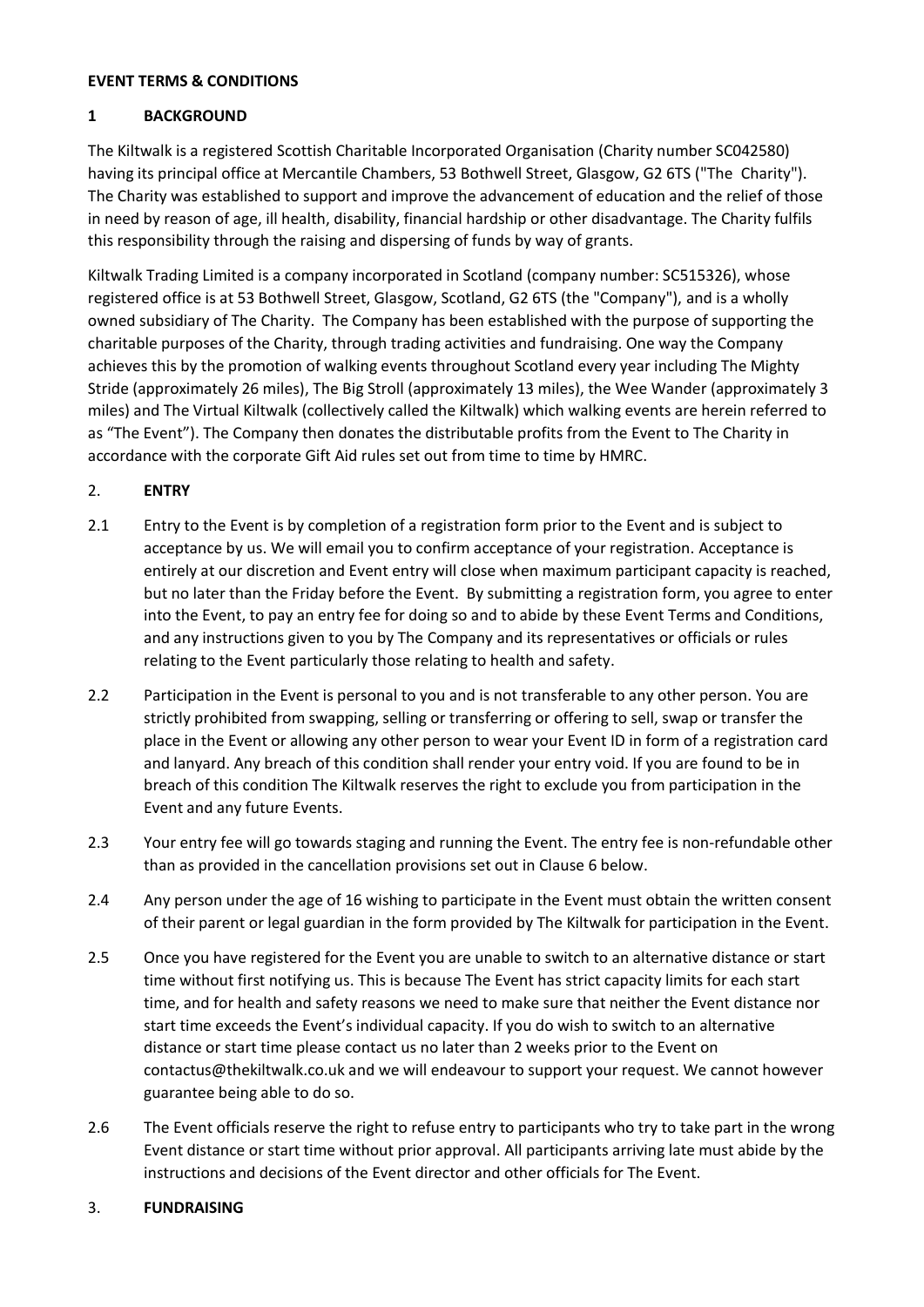- **3.1** By participating in the Event you will be raising funds for your chosen Scottish charity as selected by you during registration. Any funds that are unallocated to a specific charity, will be distributed via a third party acting as The Charity's distribution partner. For the current calendar year 2022 that third party will be the STV Children's Appeal.
- 3.2 Every pound which you raise for charity will be forwarded to your chosen charity or, where you have not chosen a charity, to a local cause selected by the distribution partner referred to above. All participants have a legal responsibility to ensure that all sponsorship monies/donations received for the Event are paid to The Charity for onward transmission to your chosen charity or local cause or, where you have not chosen a charity, to The Charity's distribution charity partner. Gift Aid on monies raised by you is retained by us and will go towards the staging and running of the Event.
- 3.3 Each year all funds raised by you are topped up by a pre-agreed percentage by one or more of our sponsors. The Fundraising top up for this current year 1st January 2022 to 31st December 2022 is 50% of the funds raised by any individual participant subject to a maximum top-up of £5000 per walker or donor. This is a cumulative limit per participant for Events in the above period. Donations received directly from a charity or a corporate entity (including match funding) are not eligible for the top-up. All fundraising top ups are subject to deadlines and The Charity's approval.

## **4. EVENT PARTICIPATION & SAFETY**

- 4.1 You warrant that you will be sufficiently fit and healthy on the day of the Event to participate in the Event and that you will be participating at your own risk. You are responsible for your own medical condition. If you are in doubt about your ability to take part in the Event or if you have any medical condition, consult your doctor prior to commencing your exercise programme or taking part in the Event. The Charity, the Company and any other charities benefitting from the Event and the Event sponsors do not accept any liability for the health of any participant. Any participant unsure of their physical ability to take part in the Event must seek professional medical advice prior to the Event.
- 4.2 Age restrictions apply to all participants. Only participants aged 13 and above can take part in the Mighty Stride; only participants aged 10 and above can take part in the Big Stroll; and only participants aged 5 and above can take part in the Wee Wander.
- 4.3 Groups of children aged between 5-7 years old must be accompanied by at least one adult for every eight children and for children aged 8 to 16 years old there must be one adult for every 10 children for the duration of the Event. Children and young people over the age of 10 but under the age of 16 must be accompanied by an adult for the duration of the Event.
- 4.4 At all times during the Event you must adhere to all instructions given by the Event officials. You are required to wear sensible clothing and footwear suitable for participating in an event of the type you have entered, including warm and waterproof clothing if weather conditions so require.
- 4.5 You are not permitted to use any item that could potentially inhibit the flow or safety of other participants or which The Event officials, in their reasonable opinion, deem may cause danger or risk of danger to you or other participants.
- 4.6 No alcohol or drugs (other than those prescribed for a participant) is to be brought to the Event sites or consumed during the Event, other than if alcohol is able to be purchased and consumed within our enclosed End Site.
- 4.7 The Charity and/or the Company and the Event officials reserve the right to refuse entry to the Event or to ask you to cease participation if: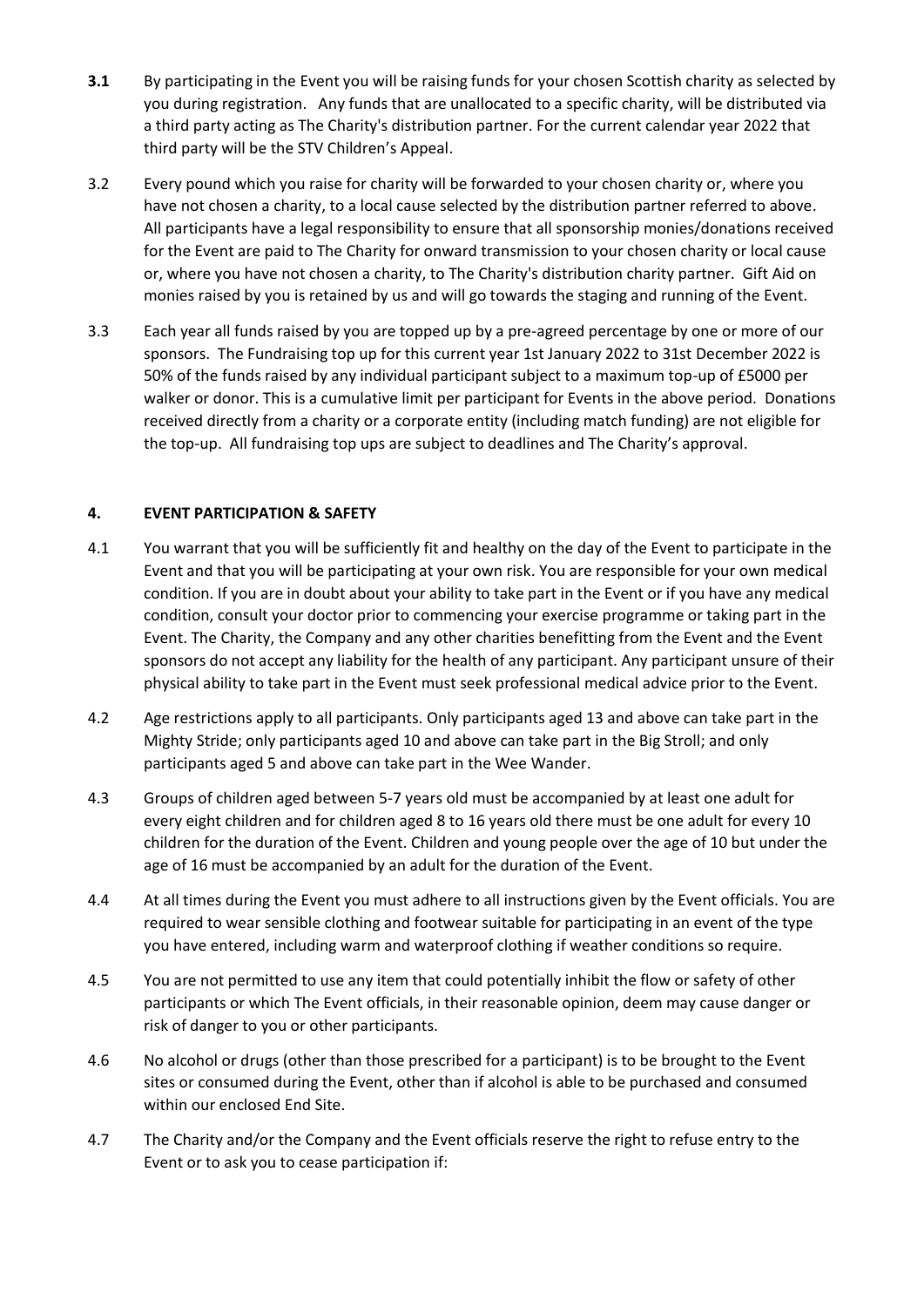(a) you fail to follow instructions given by Event officials or

(b) you attempt to participate in the Event in a manner that we or the Event officials in our sole discretion consider:

- \* may cause injury to you or another participant;
- \* may damage or harm the environment;

\* in our opinion is likely to cause offence to others including but not restricted to swearing, being abusive, threatening, violent or aggressive to others (including other participants, Event officials and volunteers and spectators) or causing a nuisance or making excessive noise;

\* otherwise causes a risk or potential risk to health and safety;

\* develop or show symptoms of or test positive for COVID-19 or are otherwise in breach of any guidance given by us in relation thereto as set out in Clause 5 hereof

\* you fail to arrive at the start location at the specified time; or

\* you are unable to make sufficient progress in the Event to allow you to complete the Event in line with timelines set by Event officials; or

(c) in our or the Event official's opinion you are unfit to participate in the Event because of:

- \* the consumption or use of alcohol or drugs; or
- \* an injury or illness; or
- (d) either before or during the Event make repeated criticism of the Event its participants or organisers or anyone involved with the Event on social or other media which criticism may damage the reputation of the Charity.

Where entry is blocked or participation is ceased in accordance with this Clause we reserve the right to block your participation from any future Events.

4.8 Whilst participation in an Event with your dog is permitted and whilst we hold Public Liability Insurance, however, pets should be insured by the participating owner. We do not accept any liability for any accident, injury or loss of any dog or pet during or after the Event and by participating in The Event with your dog, you do so at your own risk. Please check your dog's paws at regular intervals to ensure no injuries are sustained.

You are responsible for the dog's safety and behaviour at all times and must control your dog's behaviour. In particular, you agree to keep the dog on a lead in all instances. It is your responsibility to resolve any situations arising between your dog and others. It is not the responsibility of The Charity or the Company and the Event Official's to marshal the behaviour of any dogs at the start, finish or along the route of the Event and it is your responsibility to adhere to any specific rules that are imposed to The Kiltwalk with the venues used. These will be made known to you in advance of any Event.

You are responsible for cleaning up fouling by your dog during the Event. You should be aware that it is a chargeable offence if you do not immediately clean up fouling by your dog and dispose of the waste in any public litter bin. Please be aware that you can be fined a spot fine of £40 (rising to £60 if not paid within 28 days) for failing to do so under the Dog Fouling (Scotland) Act 2003.

#### 5. **MEDICAL INFORMATION AND COVID-19**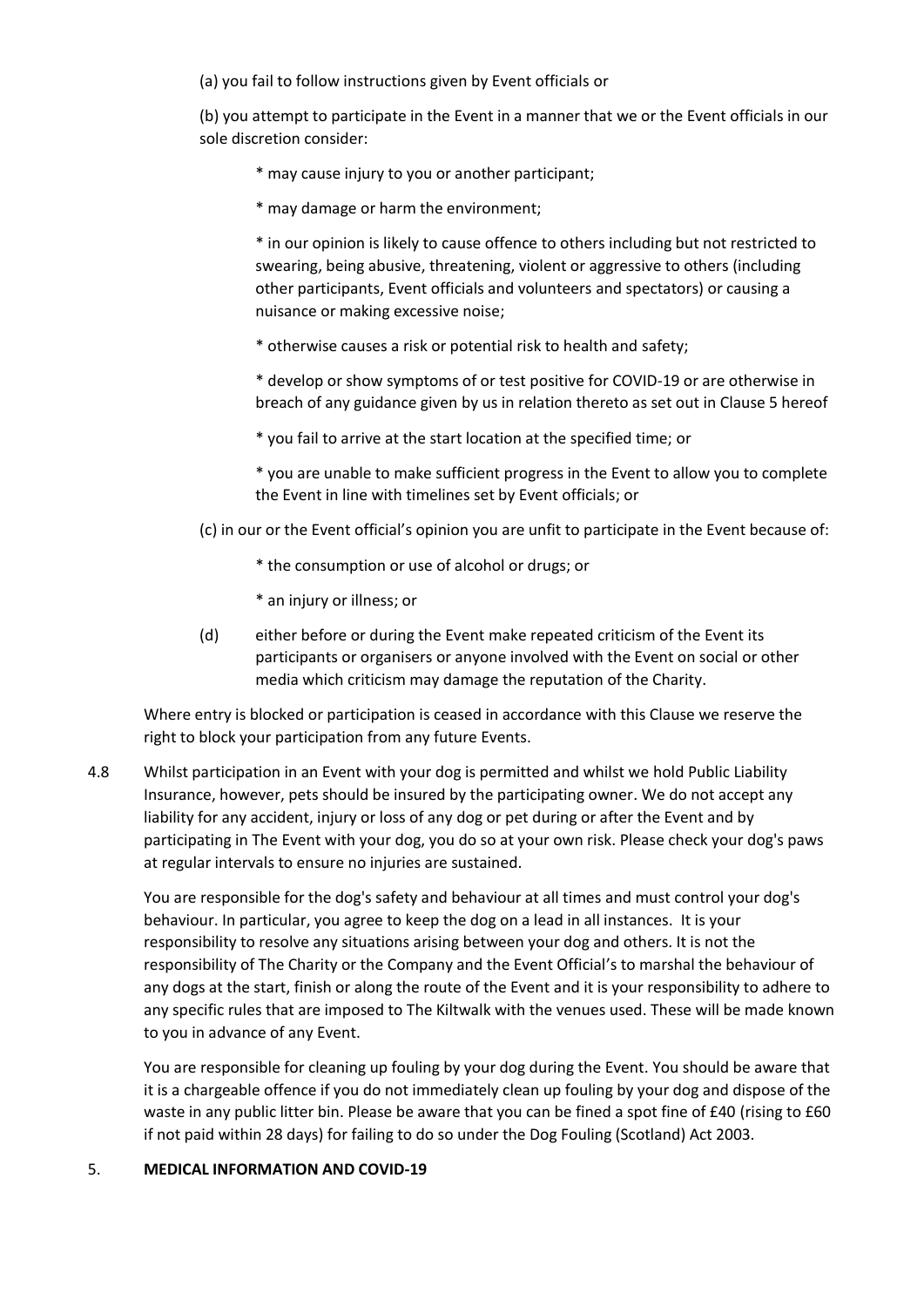- 5.1 Participants must not take part in the Event if they develop symptoms, are self-isolating or have tested positive for COVID-19 in the time range of event day. If you take unwell on the course, you must isolate at the nearest open space away from other participants and arrange transport or seek medical assistance.
- 5.2 The Event organisers will install specific COVID-19 control measures to the Event to reduce any risk of the virus spreading. All participants are required to follow the COVID-19 guidance and instructions from us pre event, event day and post event communications relating to COVID-19. Current government guidelines and safe social distancing measures must be adhered to while participating in the Kiltwalk. As the Government guidance progresses to combat COVID-19, measures can change at short notice, these measures will be communicated by the Charity through email, phone and/or social media. While we will have COVID-19 mitigation measures in place, it is also your responsibility as a participant to ensure you are keeping safe and following these measures.
- 5.3 First aid facilities will be provided at the Event. In the event that you are required to use such facilities, you hereby consent to any details obtained by the medical providers, including details of your condition, medication, medical history and treatment, being provided to us. We shall only use these details for administration and health and safety purposes and to fulfil our legal obligations (including under the Reporting of Injuries, Diseases and Dangerous Occurrences Regulations 1995). All medical details will be securely held by us. The information will be handled in accordance with the terms of current privacy and data protection laws including the Data Protection Act 2018 and strictly in accordance with our privacy policy which can be found a[t www.thekiltwalk.co.uk/privacy.](http://www.thekiltwalk.co.uk/privacy) In the case of an emergency, you hereby agree that we may provide any personal information that you provide to us to the emergency services or health care professionals for the purposes of treatment and may use them for the purposes of contacting your selected emergency contact.
- 5.4 We take reasonable steps to minimise the risk of injury to participants during fundraising events. There is a stringent risk assessment process in place for the Event, which aims to minimise or eliminate the risk to everyone taking part. By taking part in this Event, you acknowledge and agree that there may be conditions or circumstances beyond our control that can lead to unforeseen risks. If you have any concerns or queries, please contact The Kiltwalk at contactus@thekiltwalk.co.uk before agreeing to take part in this Event.

## 6. **CANCELLATION & CHANGES**

- 6.1 The Event is expected to take place on the date stated on the Kiltwalk website. However, The Charity and the Company reserves the right to change the exact date of the Event for any reason, including, without limitation, if advised to do so by local authorities, Police Scotland or the venues being used. No refunds or compensation will be paid to participants in these circumstances.
- 6.2 Should the course distance be reduced, you hereby agree that the Event is still deemed to be staged and that neither the Charity or the Company will be liable to you for any refund.
- 6.3 The Charity and/or the Company reserves the right to shut down the Event course and close access to the finish venue of the Event at 6.00pm on the Event day. Any participant who has not finished the Event by this time but chooses to continue does so at their own risk with the understanding that they are no longer considered a participant in the Event, and as such are not eligible for any Event resources (including but not limited to pit stops, suppliers, venues, refreshments, course direction/support, personnel etc), and that they absolve the Charity and the Company of all and any responsibility.
- 6.4 Certain parts of the Event course may need to be closed for health and safety reasons by a certain time in the day and all participants are asked to adhere to these rules. Any participant who has not finished this part of the Event by this time but chooses to continue does so at their own risk with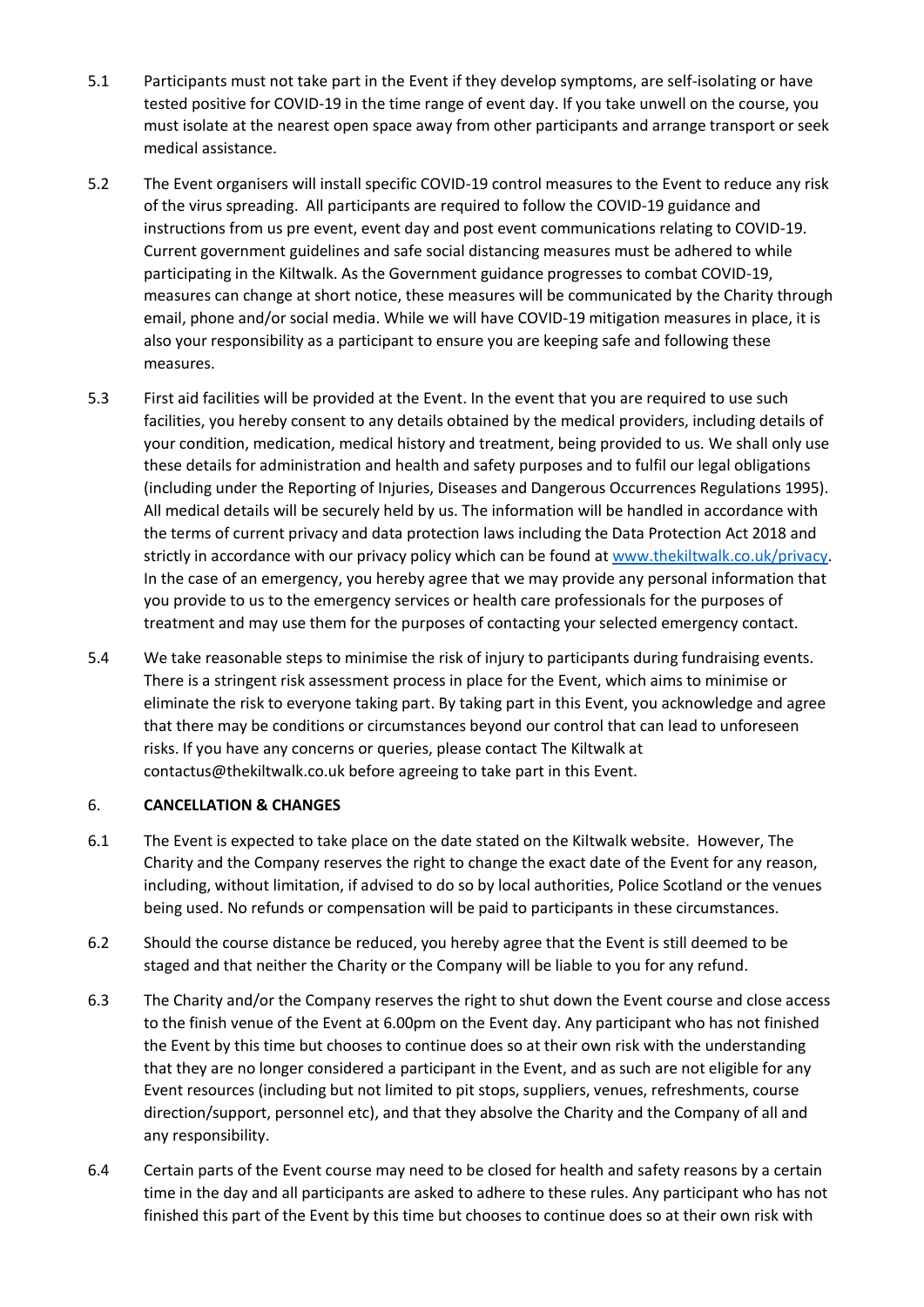the understanding that they are no longer considered a participant of the Event, and as such are not eligible for any Event resources (including but not limited to pit stops, suppliers, venues, refreshments, course direction/support, personnel etc), and that they absolve the Charity and the Company of all and any responsibility.

- 6.5 You should inform us immediately by contacting us on contactus@thekiltwalk.co.uk if you need to withdraw for any reason. If you do so, your entry fee will not be refunded but you will be permitted to have a guaranteed entry for the next year's Event subject to submitting a registration form and paying the entry fee. If you have obtained a place from a charity then the place will revert to the charity.
- 6.6 If you withdraw and request a refund from the event, we are required to confirm whether your donors would still like their donation to be paid to your chosen charity or if they would like a refund. Any donations paid to your chosen charity would not be eligible for fundraising top-up referred to in Clause 3.3 above.
- 6.7 We may cancel the Event if circumstances beyond our reasonable control arise, including, without limitation, epidemic or pandemic threat, war, civil or political unrest, terrorism, inclement weather conditions or any other unforeseen circumstances. In such circumstances we will, if practicable, provide written notice of cancellation to the address given by you. In the event that written notice is not practicable due to the timescales involved we will use reasonable endeavours to provide other suitable methods of notice which may include, e-mail, mobile phone, text message, social media, television and/or radio broadcasts. Whilst you will receive a refund of the entry fee we will have no responsibility for any costs incurred as a result of cancellation including any travel or accommodation costs.

#### 7. **USE OF IMAGES**

The Event may be televised, filmed and/or otherwise recorded and photographs may be taken all of which may capture your participation in the Event. By registering for the Event, you are deemed to have given your consent for the publication of such photographs, filming, recording and broadcasts and their use by us and those authorised by us in any way which we may see fit now or in the future including but not limited to film, broadcast, radio, TV, publications and publicity. Any audio, visual, or audio-visual recordings that you make of the Event or any part of it are for personal use only and cannot be used for any commercial purpose.

#### 8. **DATA PROTECTION**

- 8.1 The personal information on the registration form (including any sensitive personal data) and any other personal information you pass us whether through forms you complete, emails, texts or other communication with us is processed to enable us to organise, stage and administer the Event including but not limited to for the following purposes:
	- \* to assess an applicant's suitability to participate in the Event;

\* to make arrangements in connection with the Event, including but not limited to: booking and payment arrangements and provide you with training information and Event updates; and

\* to ensure the safety and security of all participants in the Event, including but not limited to health and safety purposes.

Both the Charity and the Company act in accordance with the data protection legislation including storing your personal information securely. Full details of what we do with your personal information can be found in our privacy statement at www.thekiltwalk.co.uk/privacy

8.2 By selecting a charity or cause to receive your fundraising, you agree that we will share my name, address, e-mail address, telephone number and the amount raised by you with your selected